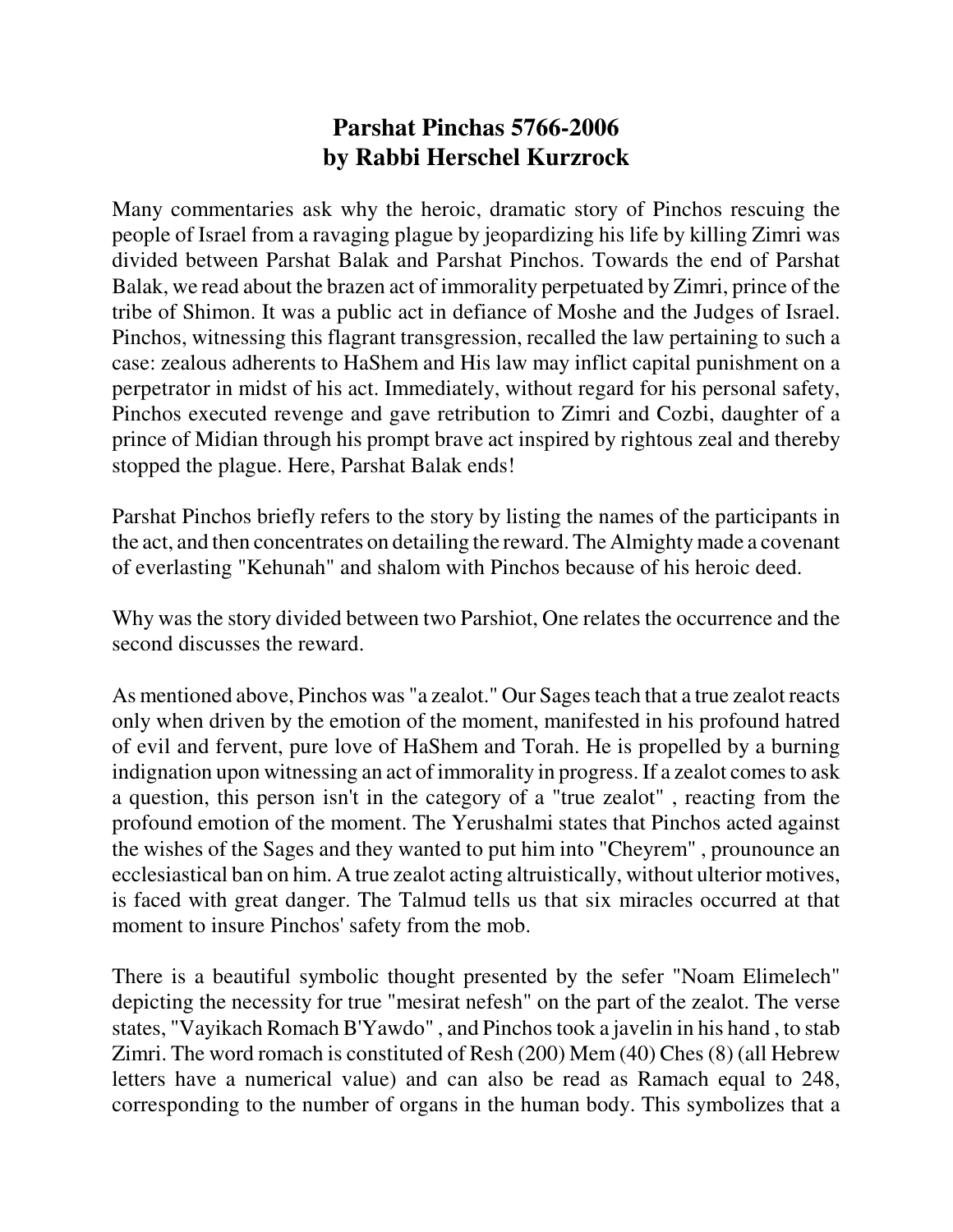zealot is ready to take Ramach Ayvorav , all his organs in hand and perform an act of self-sacrifice to sanctify the Almighty's name by destroying evil.

Thus, a "kosher" zealot has no ulterior motive in mind; his act is pure and holy. The division of the story symbolically attests to the fact that Pinchos acted only L'shem Shomayim, for the sake of HaShem. He didn't seek a reward.

Therefore, only the story is related in Parshat Balak. While in Parshat Pinchos, the Almighty states, "Therefore proclaim it, give him My covenant of peace, everlasting; Kehunah. The Almighty who rewards midah keneged midah , in kind gives Pinchos his deserved reward; although he served HaShem without the express intention of receiving a reward. The reward was very appropriate since Pinchos represented the true Torah Jew who acted completely al pi halacha, according to the law, even to the extent of self-sacrifice. His being chosen for the everlasting covenant of Kehunah for himself and his descendants, to the extent that all the Kohanim Gedolim came from his descendants, was really a reward "in kind."

The kohain was always the one to judge and lead the people in halacha and service of HaShem. Pinchos, by his actions, depicted a true Kohain HaShem. His act, which led to peace and harmony, brought him also the reward of a covenant of peace forever. According to the Midrash, "Pinchas Zeh Eliyahu, Pinchos will also bring the ultimate peace on Earth as ELIYAHU the Angel who will herald the coming of Moshiach, leading to the establishment of universal peace and brotherhood of man under HaShem.

Yet, instead of showing appreciation and gratitude to Pinchos for his act of heroism, the people ridiculed, criticized and heaped insults upon him. But this couldn't deter Pinchos who realized the value of good and righteous living. As we see, when Moshe sent an army to fight Midian, Pinchos was at the head of the group. In fact, the Torah doesn't mention specifically the presence or names of the Kohain in the previous wars of Sichon, Og and the Amorites. One might say that this is to show that Pinchos remained the same "kosher" zealot despite the lack of appreciation and being subjected to ridicule by his people. Recognition or applause from fellow mortals was of no consequence to him. Finding favor in the eyes of HaShem, by complete fulfillment of Torah and Mitzvot, was his only goal. Let us not direct time, or gear our Torah study and observance of good deeds so that we may garner the greatest measure of public approval. The criteria for performance should be acceptance in the eyes of the Almighty. Our sincere continuous study of Torah leading to proper, consistent performance of mitzvoth , L'Shaim Shomayim , for the sake of HaShem,